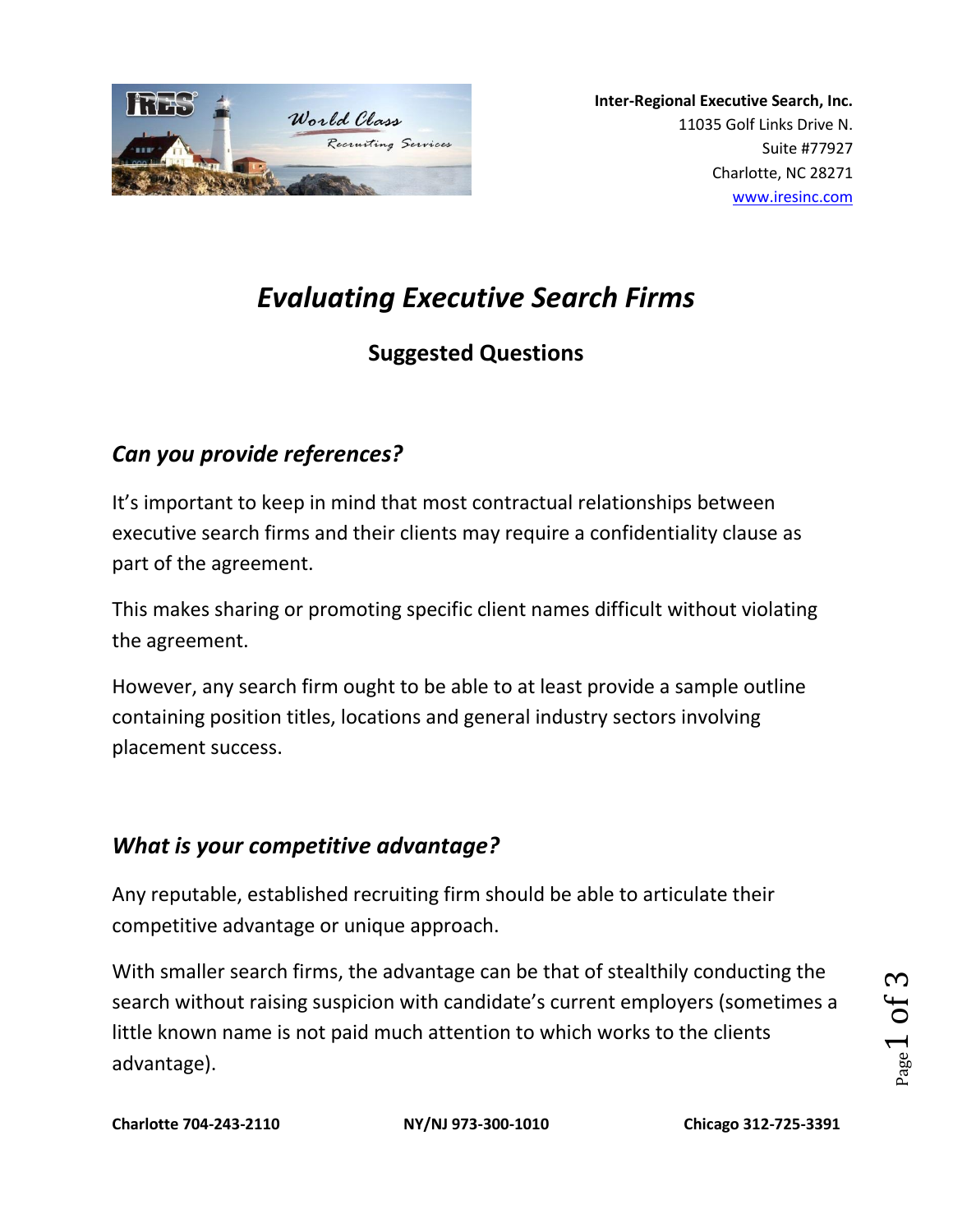Smaller firms (a.k.a. boutique or specialty firms) are also less prone to be hamstrung by stacks of non-compete agreements established by former clients.

Large, global search firms with 100s of offices and prestigious pedigrees often include Ivy league and Big Four or large consulting (Bain Advisors, Towers, etc.) alumni whom can be advantageous when it comes to tapping in to a similar community of prospects.

The drawback can include being encumbered by their own name recognition. Example, if a cell phone on an executive desk's displays in big bold lettering "Korn Ferry" the call may be sent to voicemail if a boss is standing nearby.

Large firms are often bound by thousands of non-compete agreements established with clients before you ever initiated contact. Your search therefore, may include only a fraction of the talent pool if the company is forbidden from approaching many of the companies you'd like to see candidates from.

Example: A global firm with 100s of U.S. offices, may have all its offices bound by non-compete agreements involving the same companies. If the same 500 companies are immediately off the prospect list, multiplied by each of the 100 offices, the search may be impeded before it even gets off the ground.

#### *"How would you approach this search?*

A simple question such as "How would you go about conducting this search?" will reveal volumes of insight as to the search firm's know how.

Pay attention to large hesitations, gaps, pauses. Regardless of industry, specialty, or job discipline, the search firm ought to convey a solid grasp of how it will go about conducting your project. You should sense conviction and confidence.

Any reply that seems to make things up as you go along should be a warning.

*What's the difference between you and \_\_\_\_\_\_\_\_ ?*

**Charlotte 704-243-2110 NY/NJ 973-300-1010 Chicago 312-725-3391**